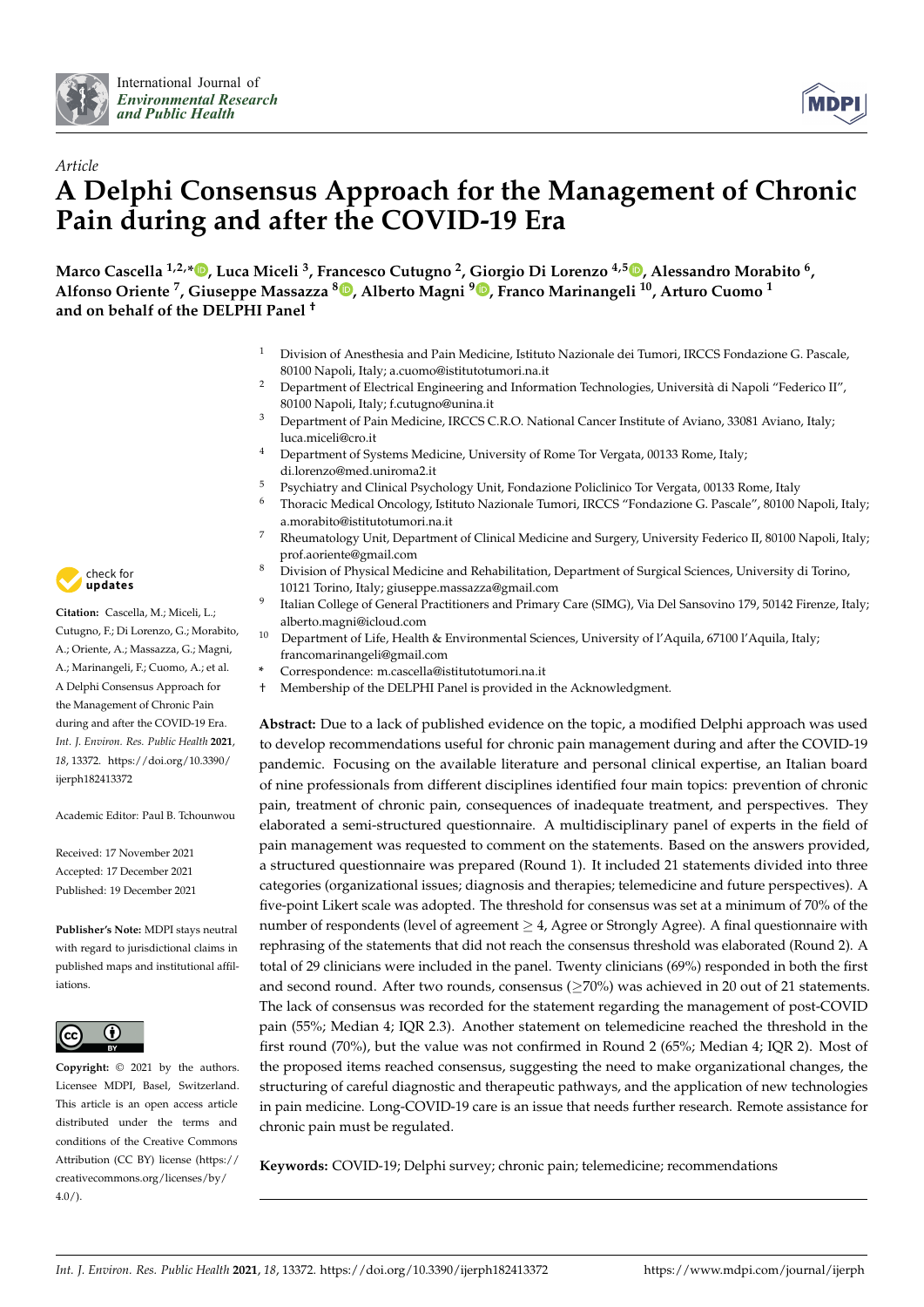#### **1. Introduction**

Primary and secondary chronic pain conditions are included among the main reasons for seeking medical care [\[1\]](#page-11-0). Notably, about 19% of the adult population in Europe suffers from chronic pain [\[2\]](#page-11-1), and more than 120 million adults in the United States are affected by chronic pain such as headaches, back and neck pain, and orofacial pain [\[1\]](#page-11-0). In addition, in oncology patients, pain is one of the most frequent and relevant symptoms with an incidence of up to 50% and reaches 90% in the advanced stages of the disease [\[3\]](#page-11-2).

The COVID-19 pandemic has reduced allocated resources in the treatment of diseases other than COVID-19 [\[4\]](#page-11-3). In the context of care gaps for patients suffering from chronic diseases, the effects of the pandemic also reverberate far beyond patients suffering from chronic pain. Therefore, deleterious phenomena of undertreatment of pain can induce important repercussions for both patients and the healthcare system. Furthermore, worsening of chronic pain induced by the deterioration of pre-existing factors, and unmasking newly triggered cases due to risk factors including psychosocial stressors or organ-specific biological causes, are worrying issues that may require an increase in healthcare needs after the COVID-19 crisis [\[5\]](#page-11-4). Previously, at the beginning of the pandemic, an expert panel composed of pain specialists, psychologists, and researchers formulated a set of recommendations to guide the management of patients with pain [\[6\]](#page-11-5). During the crisis, the scenarios changed rapidly. Consequently, it is difficult to refer to strict criteria. Furthermore, it is necessary to start looking to the future, planning new strategies useful in the post-pandemic era.

Based on these premises, it is desirable to have a clear picture of the problem, to define the most effective measures to reduce the consequences of undertreatment for chronic pain, and to evaluate the opportunities that the pandemic could offer. Due to the insufficient knowledge in this field, a modified Delphi approach was used to develop a set of recommendations useful for the management of chronic pain conditions during and after the COVID-19 era.

# **2. Methods**

# *2.1. Study Design*

A two-round modified Delphi method was used. The Delphi approach provides a group consensus strategy that, through the literature review, the opinions of stakeholders, and expert judgments aims to obtain agreement within a field [\[7\]](#page-11-6). After the identification of the research problem, a thorough literature search was conducted, and a semi-structured questionnaire was developed. Later, a multiprofessional group of experts in pain management received an e-mail invitation to participate in the study and complete questionnaire rounds. A member of the board (M.C.) was the moderator. The board did not adopt the stability criterion because it can be confusing and is rarely used as a closing criterion [\[8\]](#page-11-7). Ultimately, two rounds were decided a priori as closing criterion (Figure [1\)](#page-2-0).

#### *2.2. Study Participants*

Two types of participants were involved in the Delphi process: members of the expert committee (the board) and members of the panel of experts (the panel). The panelists were selected by the expert committee. Selection criteria included:

- Being active pain specialists.
- General practitioners who usually manage at least 25 patients/year with chronic pain.
- Professionals from different disciplines (pain therapy, oncology, general medicine, rheumatology, neurology, geriatrics, pediatrics, orthopedics, and physiatry) with a documented experience in the treatment of chronic pain.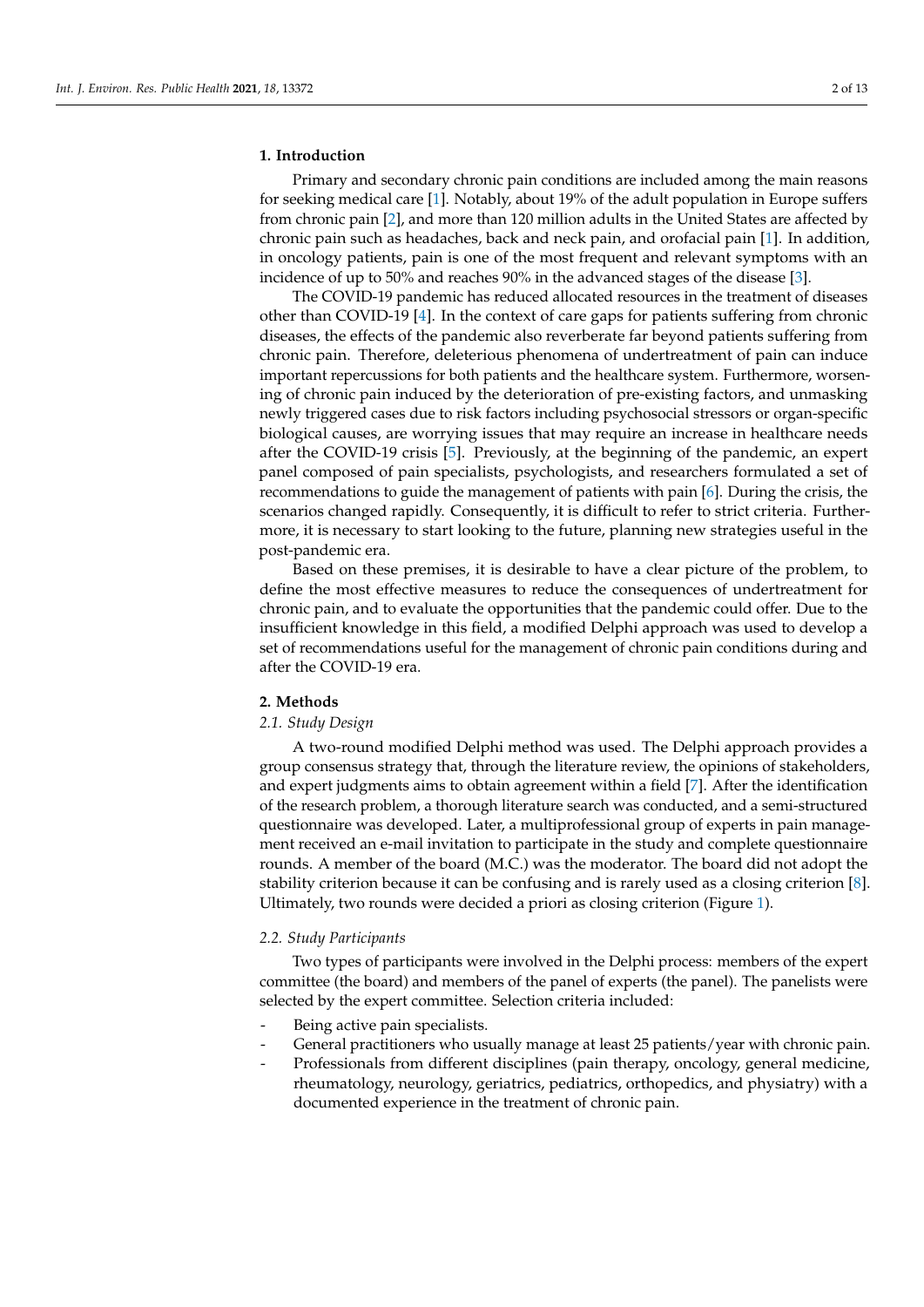<span id="page-2-0"></span>

**Figure 1.** Flow chart of the modified Delphi survey**. Figure 1.** Flow chart of the modified Delphi survey.

*2.2. Study Participants*  The participation in scientific boards on pain, affiliation with scientific societies, a and being a member of the editorial board of scientific journals were adopted as additional selection requirements. Two members of the board (L.M. and A.M.) and the moderator verified the congruence of the requirements. Upon acceptance for participation in the study, each panelist confirmed the eligibility criteria. scientific activity characterized by at least three publications about pain in the last 10 years,

In every round, anonymous electronic surveys were used to collect the data via Google Form in its free release. Non-responders were sent two electronic reminders.

# documented experience in the treatment of chronic pain. *2.3. Questionnaire Design Process*

Based on the literature review and clinical experience, board committees defined the topics, and an online meeting was held in December 2020. The topics were the lack of prevention for chronic pain, the gaps in pain treatment and their consequences, and perspectives for addressing pain management during and after the pandemic. The participants strongly emphasized that the most important issues were the entity, severity, and complexity of healthcare needs. Undoubtedly, these gaps must be addressed through therapeutic planning and advanced resources such as tools for remote monitoring/visits. Thus, the expert committee reviewed the topics and defined a semi-structured questionnaire containing 16 items across 4 topic areas as follows (Table [1\)](#page-5-0):

- *2.3. Prevention of chronic pain (1 item).*
- Chronic pain treatment (7 items).
- topics, and an online method in  $(3 \text{ items}).$
- $\frac{1}{2}$  energies parameters in paint and the gap in pair treatment and per-Perspectives (5 items).

In each item, three statements have been inserted to guide in the expression of comments. Due to the health emergency and the need to intervene as soon as possible, we asked the participants to respond quickly.

Based on the considerations expressed by the panel in the notes section, the moderator, two members of the Board (A.C., and F.M.), and the linguistic and methodology expert (F.C.) prepared a structured questionnaire. It included 18 closed statements divided into - Prevention of chronic pain (1 item). three categories:

- Organizational issues (8 items).
- Diagnosis and therapy (6 items).
- Telemedicine and future perspectives (7 items).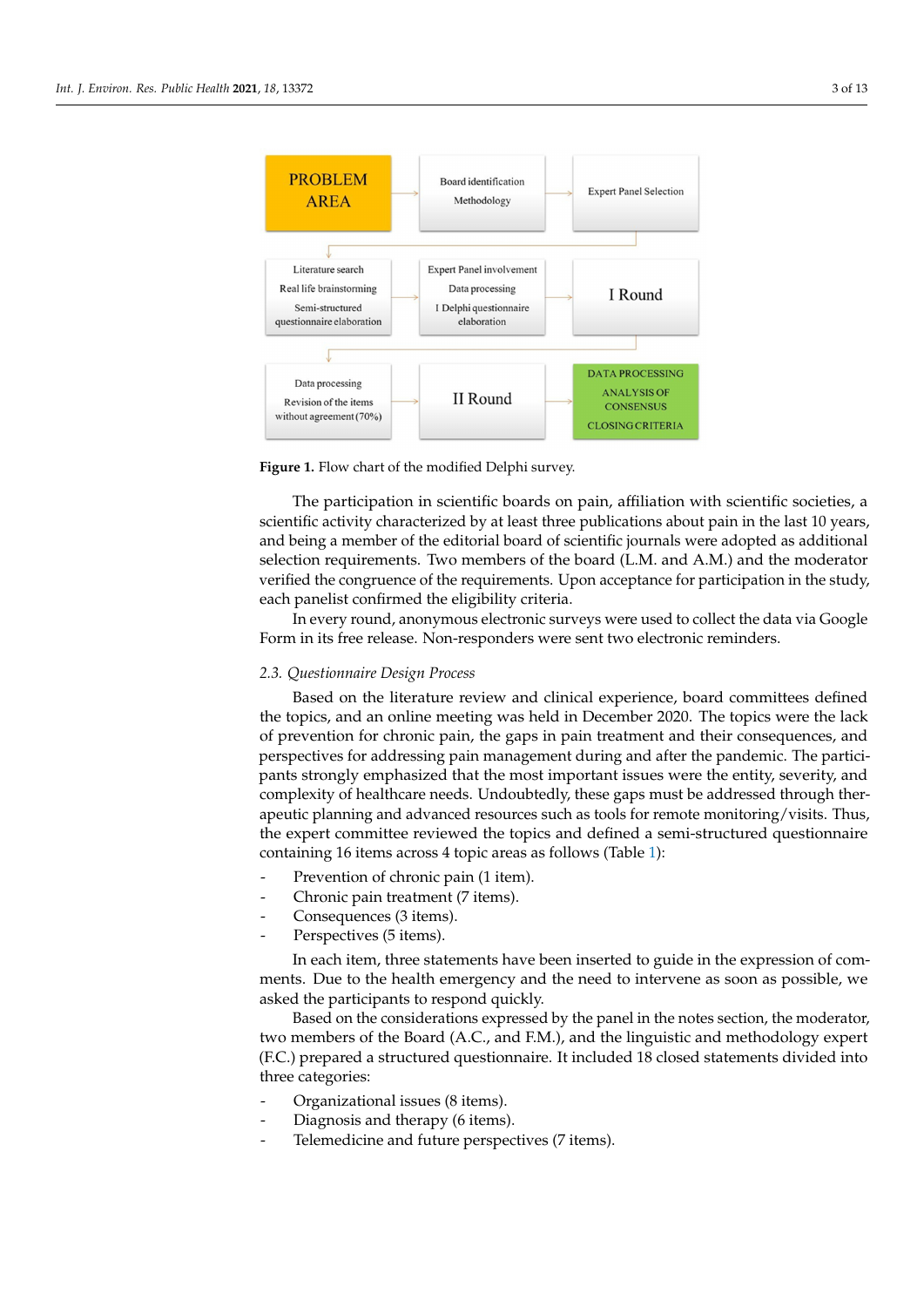#### **Table 1.** First semi-structured questionnaire.

# **PREVENTION OF CHRONIC PAIN**

#### **Regarding the management of acute pain, when the provision of care is reduced:**

It is necessary to establish priority criteria. However, in the context of an emergency, acute pain management must necessarily be maintained or even implemented, regardless of priorities.

Even for acute pain, remote assistance strategies must be implemented (e.g., through telemedicine).

The management of acute pain must combine approaches that refer to the various specialties involved.

Comments:

#### **CHRONIC PAIN TREATMENT**

#### **About difficulties to access pain clinics/ambulatory:**

It is necessary to maintain the appointments of the follow up clinic visits, avoiding dangerous delays.

Telemedicine approaches must be activated for follow-up visits.

It may be sufficient to maintain periodic telephone (or e-mail) contacts with users, without resorting to more logistically complex methods of telemedicine.

### Comments:

# **When the availability of diagnostic procedures is limited, it would be appropriate to:**

Concentrate efforts on pharmacological management, delaying instrumental diagnosis if possible.

Apply priority criteria for necessary specialist services (e.g., imaging, neurosurgical visits, etc.).

Guarantee of an appropriate diagnostic pathway for all patients, since the diagnosis phase is fundamental in the management of chronic pain.

### Comments:

### **Regarding the prescription of analgesic drugs, it would be appropriate to:**

Provide patients with prescriptions for less than 30 days of therapy, but scheduling closer clinical follow-ups (e.g., via telemedicine). Involve government authorities and multiple professional figures (e.g., general practitioners) to structure pathways aimed at simplifying the processes of prescription and distribution.

Use the channel of the direct drug distribution from territorial hospital pharmacies.

Comments:

# **When access to non-pharmacological therapies (interventional, surgical, etc.) is limited, it would be appropriate:**

To maintain and enhance only drug therapy and delay interventions over time.

Interventional / surgical procedures must have pre-established priority channels.

To apply priorities for hospitalizations to carry out analgesic procedures according to shared protocols (e.g., within the pain network).

#### Comments:

# **To avoid improper use of priority criteria for referring chronic pain patients suffering to a specialist visit, it would be advisable:**

The definition of shared pathways to establish criteria of appropriateness for a pain specialist assessment. To create an IT system for verifying the appropriateness.

To provide an increase in the training offer for non-specialist doctors in order to avoid incongruous requests.

Comments:

#### **Regarding the use of telemedicine for the management of chronic pain:**

Telemedicine is a valid approach and must be implemented, but it cannot be used for all patients (e.g., in some age groups). Although optimal, this approach has important limitations including the need to obtain collaboration between the various professional figures involved, identification of suitable evaluation tools, implementation of monitoring instruments, and the ability to assess personal needs and expectations.

Telemedicine can allow personalized management of painful problems, but it presents organizational obstacles that are often insurmountable, especially in rural/suburban areas (e.g., connection with the NHS for prescriptive flow and management of reservations).

Comments: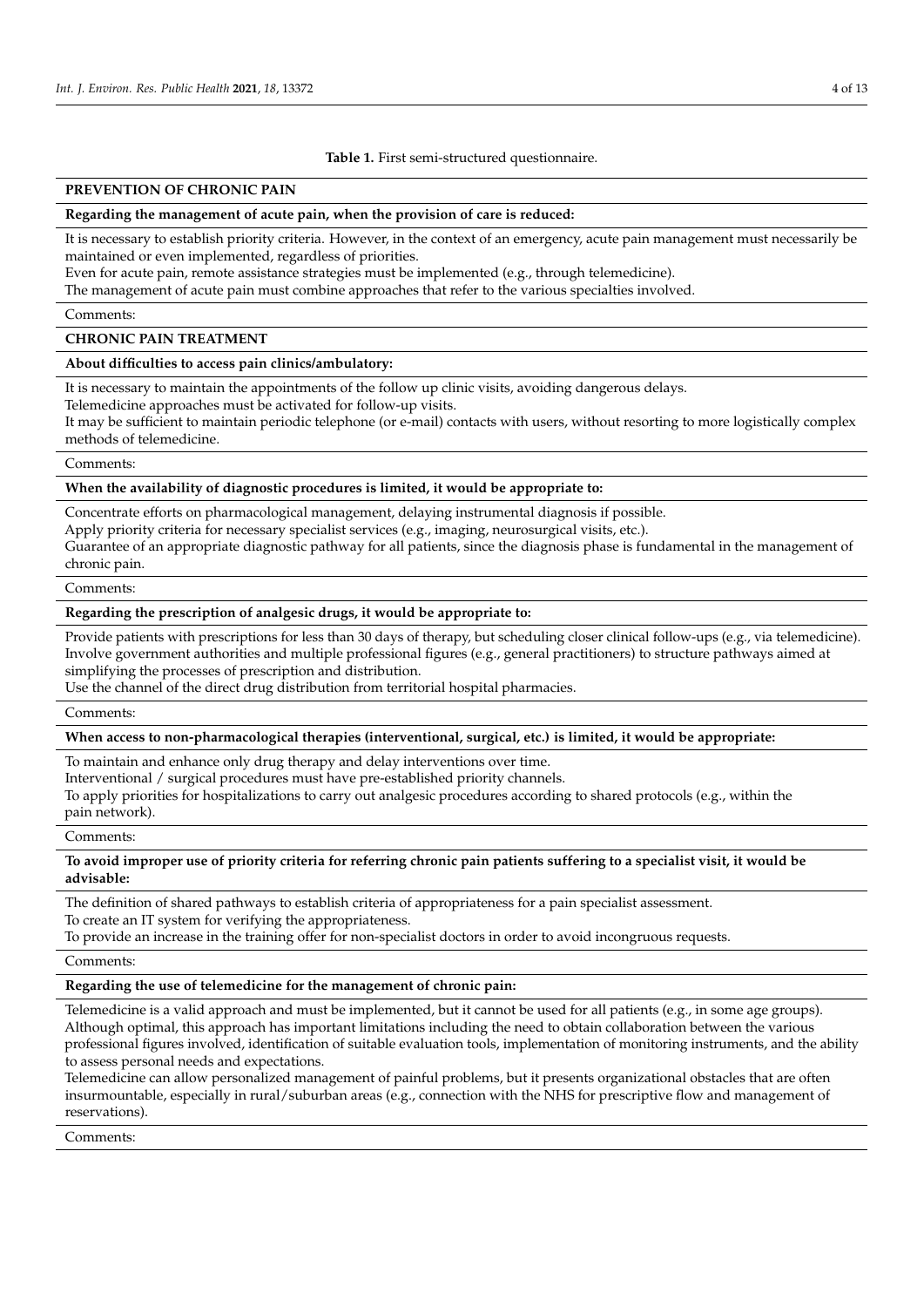#### **Table 1.** *Cont.*

# **In the setting of pediatric subjects, chronic pain management should be organized:**

Through pathways that provide a combination of ambulatory accesses and remote assessments based on individual cases. Especially through telemedicine processes.

It would be advisable to favor face-to-face assessments.

Comments:

# **CONSEQUENCES OF INADEQUATE TREATMENT**

**In the worsening of painful symptoms or deterioration of clinical conditions and quality of life, it is useful:**

Structuring pathways (including multidisciplinary approaches) that can guarantee a rapid re-evaluation and the most suitable therapeutic program.

To advise patients to the general practitioner who will request a specialist consultation when necessary. For this purpose, it is necessary to implement the assistance network.

To advise patients to access hospitals or other medical institutions to address the pain problem.

#### Comments:

# **In case of new-onset or worsening of psychological/psychiatric problems in patients suffering from chronic pain, it is recommended to:**

Schedule in-person specialist assessments (psychologist/psychiatrist) as soon as possible.

Activate a teleconsultation system with the psychologist/psychiatrist.

Increase the training and the hospital staffing of qualified personnel (psychologist/psychiatrist expert in pain issues).

#### Comments:

# **When managing the side effects of analgesic therapies is difficult, it is advisable to:**

Schedule more frequent outpatient checkups as side effects need to be corrected as soon as possible.

Create a therapeutic alliance with general practitioners to alert the referral pain therapist and avoid continuous hospital access. Inform the patient of possible side effects and provide a tool to monitor them (self-managed by the patient himself).

Comments:

#### **PERSPECTIVES**

# **What are the opportunities for the healthcare system during and after the pandemic?**

To provide additional territorial pain therapy services.

To strengthen the entire pain care networks and structure remote assistance pathways.

To enhance the role of general practitioners through certified training courses and entrust them with the management of less problematic cases.

#### Comments:

# **Are you in favor of using medical APPs (for example, as a reminder for taking medications) to improve therapeutic adherence?**

Yes, because also as an effect of the pandemic, the digital literacy level of the population has significantly increased. I would try starting from the simplest models, perhaps relying on local task forces that illustrate the technological solutions to be used.

It is necessary to assess the specific needs of the patient. In other words, this approach may be useful but not for everyone.

#### Comments:

#### **What strategies would you adopt to manage chronic pain problems secondary to COVID-19 (long-COVID)?**

It would be advisable to set up a network (Hub/Spokes) with territorial clinics coordinated by provincial/regional reference centers and managed by pain therapists.

It is necessary to organize several territorial multidisciplinary units.

The management can be performed by general practitioners who would act as the first filter and direct the most complex cases to other specialists (neurologists, pain specialists, physiatrists).

Comments: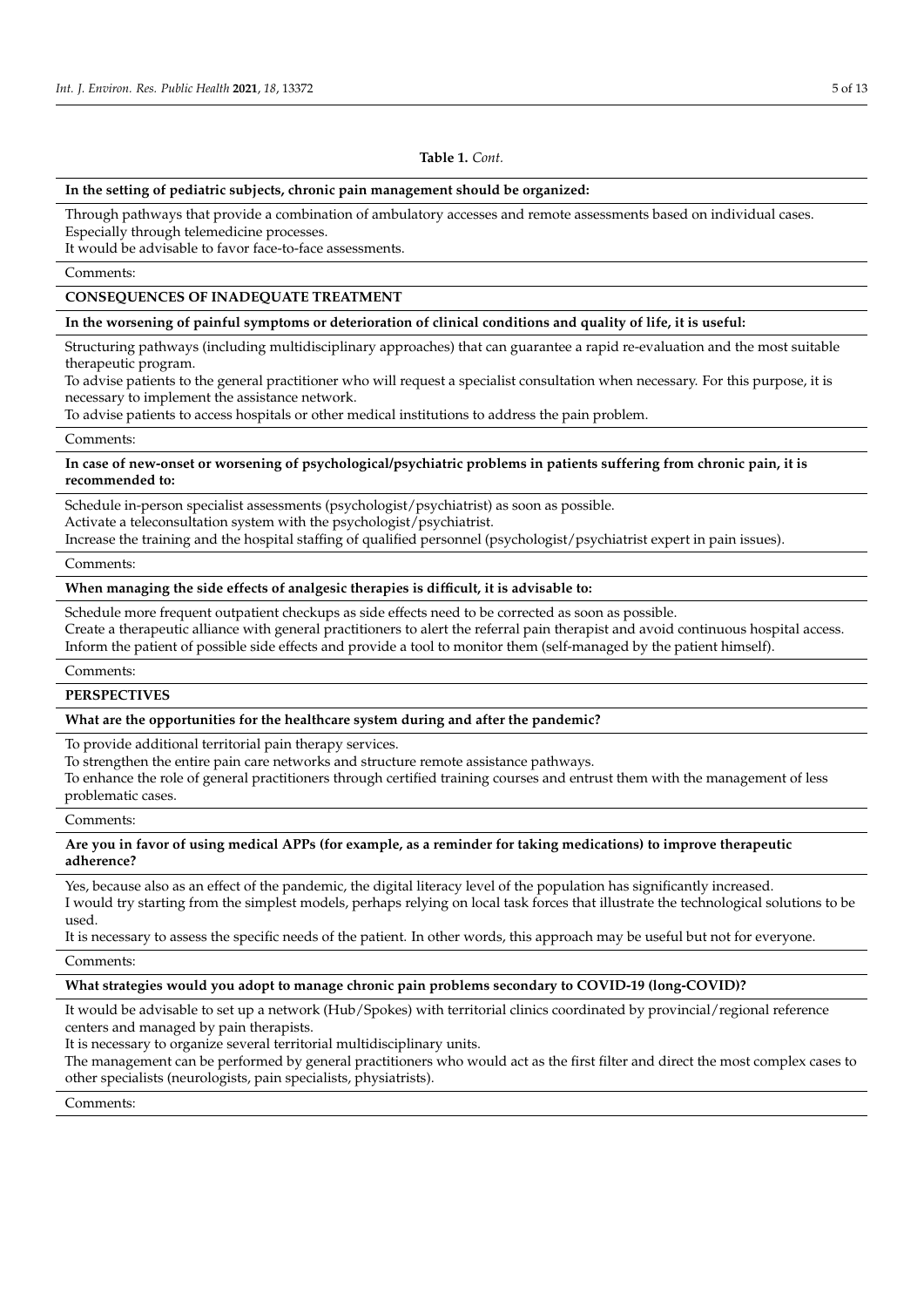#### **Table 1.** *Cont.*

# <span id="page-5-0"></span>**In patients with chronic problems secondary to the acute phase of COVID-19 disease (e.g., long hospital stays), how rehabilitation programs should be organized?**

It is essential to organize rehabilitation programs managed in a multidisciplinary environment and coordinated by physiatrists (e.g., motor/respiratory rehabilitation).

It is necessary to start remote consultation services (e.g., telemedicine) managed by specialists in physiatry.

The general practitioner will assess the need for a rehabilitation program, possibly providing for the identification of the most suitable territorial structures.

# Comments:

**Based on the healthcare issues during the pandemic, how do you consider the use of data science and artificial intelligence in pain medicine?**

A useful approach to calculate, based on clinical diaries compiled by patients or caregivers, the frequency and priority for the first visit and the frequency of follow-ups.

A useful approach but only for research purposes.

An opportunity to move towards the virtual pain therapist (e.g., IBM's Watson path).

#### Comments:

The questionnaire was submitted to the whole board for approval before administration to the panel. The first Delphi round was then launched. Panelists used a dedicated online platform, and a timeline of 7 calendar days to answer was established. A further 3 days were granted after a reminder e-mail.

About the agreement, a 5-point Likert scale (1: strongly disagree; 2: disagree; 3: partially agree; 4: agree; 5: strongly agree) was adopted. The threshold for consensus was set at a minimum of 70% of the number of respondents with a level of agreement  $\geq 4$ (Agree or Strongly Agree). Statements that reached the pre-established cut-off were directly included in the final recommendations.

For the statements that had not reached the cut-off, a revaluation (rephrase) was carried out. Then, the second Delphi round was started. It provided the same rules as the first. Finally, analysis of consensus and data processing were performed, and a closing meeting was held.

# **3. Results**

A Delphi-based survey consisting of a preliminary round (semi-structured questionnaire) and two subsequent rounds (First Delphi round and Second Delphi round) was conducted between May and September 2021. A total of 29 clinicians were included in the Panel. Respondents were 20 (69%) both in the first round and in the second one (Table [2\)](#page-6-0).

After the first Delphi round, 16/21 statements reached the cut-off. Based on the responses and comments, the board reformulated the five statements that had not reached the set threshold. Finally, in the second round, consensus ( $\geq$ 70%) was achieved for 20 out of 21 statements. The lack of consensus was recorded for the statement regarding the management of post-COVID pain. In this statement, a score  $\geq$  3 was obtained in 75% of panelists (Median 4; IQR 2.3). Another statement on telemedicine reached the threshold in the first round (70%), but the value was not confirmed in the second consultation (65%; Median 4; IQR 2). (Table [3\)](#page-7-0)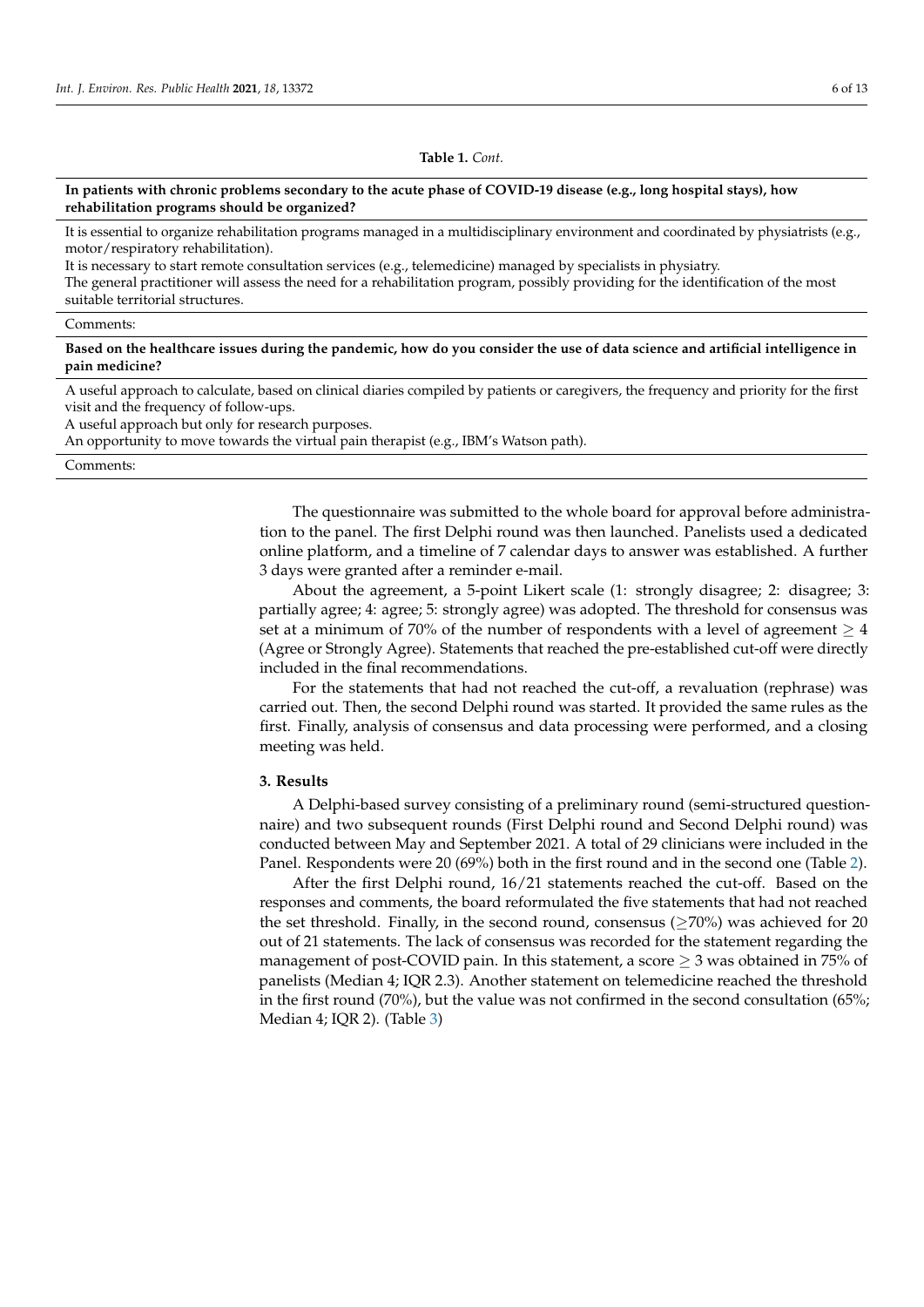|                              | First Delphi Round | Second Delphi Round |
|------------------------------|--------------------|---------------------|
| n(M/F)                       | 20(12/8)           | 20(11/9)            |
| Age $(\%):$                  |                    |                     |
| $30 - 40$                    | 15%                | 10%                 |
| $41 - 50$                    | 25%                | 25%                 |
| $51 - 60$                    | 35%                | 30%                 |
| $>60$                        | 25%                | 35%                 |
| Geographic area (Italy) (%): |                    |                     |
| North-West                   | 25%                | 20%                 |
| North-East                   | 20%                | 30%                 |
| Center                       | 20%                | 15%                 |
| South and Islands            | 35%                | 35%                 |
| Disciplines $(\%)$ :         |                    |                     |
| Pain therapy                 | 40%                | 25%                 |
| Oncology                     | 15%                | 15%                 |
| General medicine             | 10%                | 10%                 |
| Rheumatology                 | 5%                 | $0\%$               |
| Neurology                    | 10%                | 15%                 |
| Psychiatry                   | 5%                 | 5%                  |
| Pediatrics                   | 5%                 | $0\%$               |
| Anesthesiology               | 5%                 | 15%                 |
| Orthopedics/Physiatry        | 5%                 | 10%                 |
| Addiction medicine           | $0\%$              | 5%                  |

<span id="page-6-0"></span>**Table 2.** Expert panel respondents.

**Table 3.** Comparative judgments in the first and second Delphi rounds.

|                                                                                                                                                                                                                                | First<br>Round <sup>*</sup> | Median<br>(IQR) | Second<br>Round <sup>*</sup> | Median<br>(IQR) |
|--------------------------------------------------------------------------------------------------------------------------------------------------------------------------------------------------------------------------------|-----------------------------|-----------------|------------------------------|-----------------|
| <b>ORGANIZATIONAL ISSUES</b>                                                                                                                                                                                                   |                             |                 |                              |                 |
| 1 The health problems that emerged during the pandemic make it necessary to<br>reshape the organization of chronic pain therapy.                                                                                               | 75%                         | 5(1.3)          | 90%                          | 4(1)            |
| 2 With regard to the difficulties in accessing the antalgic therapy clinics, it is<br>advisable to schedule close-up follow-up visits to reduce therapeutic delays.                                                            | 65%                         | 4.5(2)          |                              |                 |
| 2.1 (rephrased). In the pandemic and post-pandemic period, despite the difficulties in<br>accessing the antalgic therapy clinics, it is still advisable to schedule close follow-ups.                                          |                             |                 | 90%                          | 4(1)            |
| 3 It is desirable to involve the authorities and multiple professionals (e.g., general<br>practitioners, pediatricians, pharmacists) to set up pathways aimed at simplifying<br>the prescription and the distribution process. | 75%                         | 5(1)            | 80%                          | 4(1)            |
| 4 It is desirable to define priority criteria for interventional and surgical procedures<br>for pain relief.                                                                                                                   | 95%                         | 5(0.3)          | 90%                          | 5(1)            |
| 5 In pediatric patients it is advisable to organize tailored pathways that include<br>outpatient access and remote assessments.                                                                                                | 75%                         | 4(1.3)          | 80%                          | 4.5(1)          |
| 6 In case of worsening of painful symptoms it is advisable to activate the territorial<br>assistance network through priority access to the general practitioner.                                                              | 75%                         | 4(1.3)          | 75%                          | 4(1.3)          |
| 7 The general practitioner must act as the first filter and subsequently refer<br>complex patients to the various specialists according to well-defined<br>multidisciplinary pathways.                                         | 90%                         | 5(0.3)          | 95%                          | 5(1)            |
| 8 In the multidisciplinary approach of the rapidly worsening chronic patient, it is<br>appropriate to consider activating the priority consultation with the<br>psychologist/psychiatrist.                                     | 75%                         | 4(1.3)          | 80%                          | 4(1)            |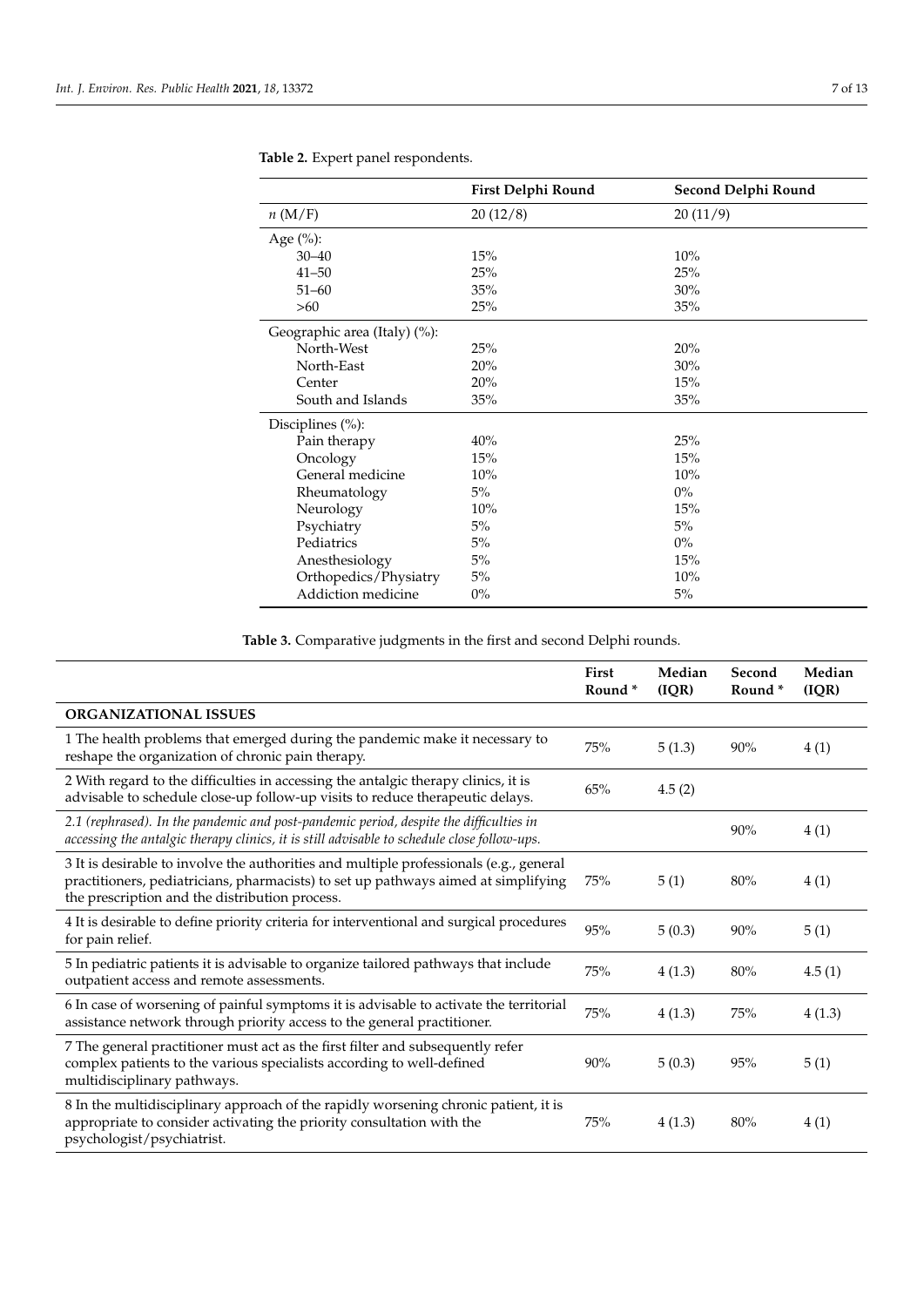<span id="page-7-0"></span>

|                                                                                                                                                                                                                    | First<br>Round* | Median<br>(IQR) | Second<br>Round* | Median<br>(IQR) |
|--------------------------------------------------------------------------------------------------------------------------------------------------------------------------------------------------------------------|-----------------|-----------------|------------------|-----------------|
| <b>DIAGNOSIS AND THERAPY</b>                                                                                                                                                                                       |                 |                 |                  |                 |
| 1 When the availability of diagnostic procedures is limited, patients should be<br>selected according to priority criteria.                                                                                        | 90%             | 5(1)            | 80%              | 4(1)            |
| 2 When the availability of diagnostic procedures is limited, efforts need to be<br>focused on pharmacological management.                                                                                          | 45%             | 3(1)            |                  |                 |
| 2.1 (Rephrased) While waiting to complete the instrumental diagnosis, it is advisable to<br>start a pharmacological process.                                                                                       |                 |                 | 95%              | 4(1)            |
| 3 Regarding the prescription of analgesic drugs, it is conceivable to provide<br>patients with prescriptions for less than 30 days of therapy only by scheduling<br>closer clinical checks.                        | 65%             | 4(1)            |                  |                 |
| 3.1 (Rephrased) If closer checks cannot be scheduled, it is advisable to prescribe analgesic<br>therapy for up to 30 days.                                                                                         |                 |                 | 70%              | 4(2)            |
| 4 In case of reduced access to interventional or surgical therapies, it is advisable to<br>maintain and, if necessary, enhance the drug therapy.                                                                   | 65%             | 4(1.3)          |                  |                 |
| 4.1 (Rephrased) While waiting to be able to carry out planned interventional or surgical<br>therapies, it is advisable to maintain or enhance the drug therapy.                                                    |                 |                 | 90%              | 4(1)            |
| 5 In case of difficult or complex pain, it is a priority to apply protocols coordinated<br>by the pain therapist that include multimodal therapy.                                                                  | 90%             | 5(1)            | 70%              | 4.5(2)          |
| 6 In patients with post-COVID-19 chronic pain it is important to provide specific<br>therapeutic pathways.                                                                                                         | 65%             | 4(2)            |                  |                 |
| 6.1 (Rephrased) In patients with post-COVID-19 chronic pain it would be desirable to<br>provide specific therapeutic pathways in dedicated clinics.                                                                |                 |                 | $55\%$ +         | 4(2.3)          |
| TELEMEDICINE AND FUTURE PERSPECTIVES                                                                                                                                                                               |                 |                 |                  |                 |
| 1 On the basis of the healthcare problems during the pandemic, the use of new<br>technologies is useful.                                                                                                           | 85%             | 4(1)            | 90%              | 4.5(1)          |
| 2 During and after the pandemic, the use of telemedicine and remote clinical and<br>instrumental monitoring improves the management of chronic pain.                                                               | 75%             | 4(1.3)          | 85%              | 4.5(1)          |
| 3 In situations of reduced availability of hours of analgesic therapy, it is advisable<br>to implement remote care strategies for the management of primary and secondary<br>chronic pain (including cancer pain). | 70%             | 4(2)            | 65%              | 4(2)            |
| 4 The remote management of chronic diseases can improve access to care.<br>Nevertheless, it is desirable that at least the first assessment should be performed<br>in person.                                      | $85\%$          | 4(0.3)          | $80\%$           | 4(1)            |
| 5 Telemedicine must be considered a tool that integrates clinical practice.                                                                                                                                        | 85%             | 4.5(1)          | $95\%$           | 4.5(1)          |
| 6 To improve therapeutic adherence, the development of new scientifically<br>validated technological aids (e.g., Apps, wearable devices, remote control of<br>physiological parameters) is desirable.              | 80%             | 5(1)            | 90%              | 5(1)            |
| 7 It is desirable to develop training programs aimed at healthcare professionals,<br>patients, and caregivers for the correct use of new generation digital tools.                                                 | 95%             | 5(0.3)          | 100%             | 5(1)            |

**Table 3.** *Cont.*

\* Agreement ≥ 4 (Agree or Strongly agree); † A score ≥ 3 was obtained in 75% of panelists. Bold serves to highlight the values below the threshold

# **4. Discussion**

After the second Delphi round, all but one of the statements reached the prefixed cut-off. Another statement reached the threshold in the first round, but the value was not confirmed in the second consultation. About the first block of organizational problems, the recommendations concern the need to extensively reshape the organization of chronic pain therapy. Careful therapeutic pathways must be activated also through the application of priority criteria, for example, to program interventional and surgical procedures. Moreover,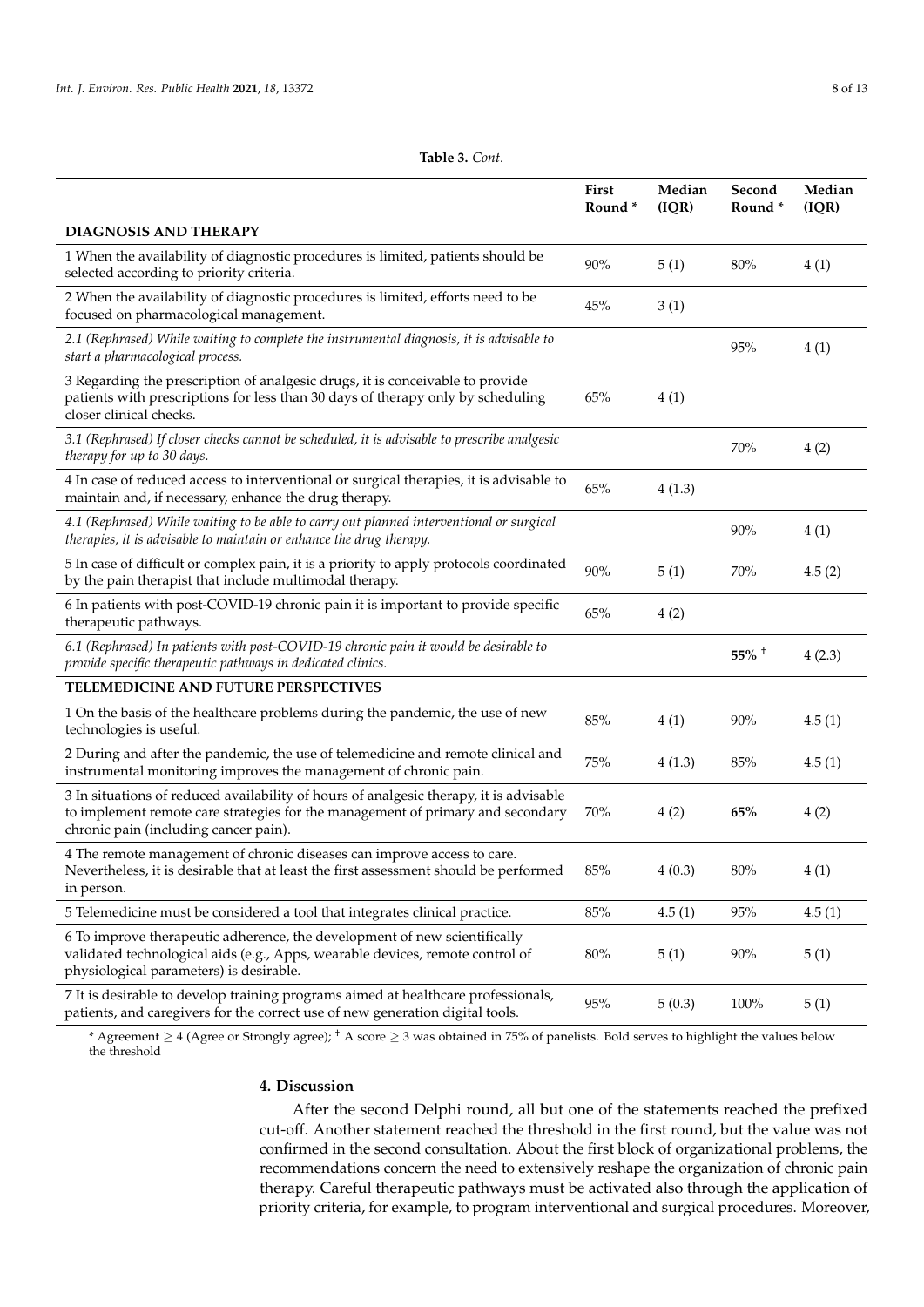both during and especially post-pandemic, the organization must foresee the planning of close control visits to reduce dangerous therapeutic delays. It must be emphasized that these pathways must be set up to simplify the processes of prescription and dispensing of drugs. In Italy, during the first wave of the pandemic (March 2020), there was a serious concern about the availability of drugs. About certain categories of medications, such as opioids, even in the context of the COVID emergency, their prescription must follow a careful case-by-case analysis, especially in the setting of non-cancer patients  $[9-11]$  $[9-11]$ . On the other hand, thoughtful processes must guide clinicians to avoid the risk of depriving patients of a valid therapeutic alternative [\[12\]](#page-11-10).

A key recommendation is the need to structure personalized pathways with the involvement of the general practitioner who must act as the first filter; subsequently, they can refer complex patients to the various specialists according to well-defined multidisciplinary pathways. In the context of multi-professional approaches, it is advisable to consider activating the priority consultation with the psychologist/psychiatrist. As Goesling et al. [\[13\]](#page-11-11) affirmed, "Psychiatrists are an important piece of the pain management puzzle". Furthermore, ad hoc courses must be defined for pediatric patients.

The diagnostic and therapeutic approach to chronic pain concerns aspects of primary importance. When the availability of diagnostic procedures is limited, patients should be selected according to priority criteria. However, pending the completion of the instrumental diagnosis, it is advisable to start a pharmacological strategy, prescribing analgesic therapy for up to 30 days. This bridging approach also concerns the expectation for interventional or surgical therapies [\[14\]](#page-12-0). In this way, a dangerous interruption of therapies should be avoided, as patients could experience worsening of their clinical conditions and quality of life with a rapid progression toward disability.

Therapeutic pathways differ according to the type of chronic pain. According to the International Association for the Study of Pain (IASP), chronic pain is a complex multidimensional experience severely compromising the quality of life, often limiting the ability to work and sleep and affecting social interactions with friends and family [\[15\]](#page-12-1). Consequently, the term chronic pain encompasses a multitude of clinical conditions. In the case of difficult or complex pain, it is a priority to apply protocols coordinated by the pain therapist that include multimodal therapy.

Chronic pain conditions, mostly expressed as myalgia or joint pain, are encompassed among the COVID-19 sequelae [\[16\]](#page-12-2). Since proper management of these patients represents an open issue, this survey addresses the topic. Nevertheless, after the first round, the statement "In patients with post-COVID-19 chronic pain it is important to provide specific therapeutic pathways" did not reach consensus. The board rephrased the sentence as "In patients with post-COVID-19 chronic pain it would be desirable to provide specific therapeutic pathways in dedicated clinics", underlining the need to create clinics dedicated to the management of the problem. However, even in this case, the minimum expected consensus was not obtained (55%). In the Italian context, during the second pandemic phase, several regions had suggested the opening of clinics dedicated to chronic post-COVID pain. Nonetheless, this strategy seems to be not feasible in the national territory, especially in some areas where the provision of care is more inadequate. Furthermore, since the patient suffering from post-COVID pain is a patient with chronic pain, ad hoc pathways requiring considerable resources are probably unnecessary. In other words, the problem can be managed according to healthcare strategies and policies commonly adopted to manage chronic pain problems. It can be suggested that to facilitate the care of these patients, the clinical spectrum of chronic post-COVID pain could be included among the priority criteria to perform the first visit as soon as possible. Another practical suggestion is the planning of telehealth-based multidisciplinary pain management approaches [\[17\]](#page-12-3).

Concerning the third category, several important recommendations have emerged. In the field of pain medicine, the pandemic has promoted attempts to provide patients with adequate care despite restrictions to in-presence activities [\[18\]](#page-12-4). Compared with the traditional in-person hospital or ambulatory visits, telemedicine can improve access to care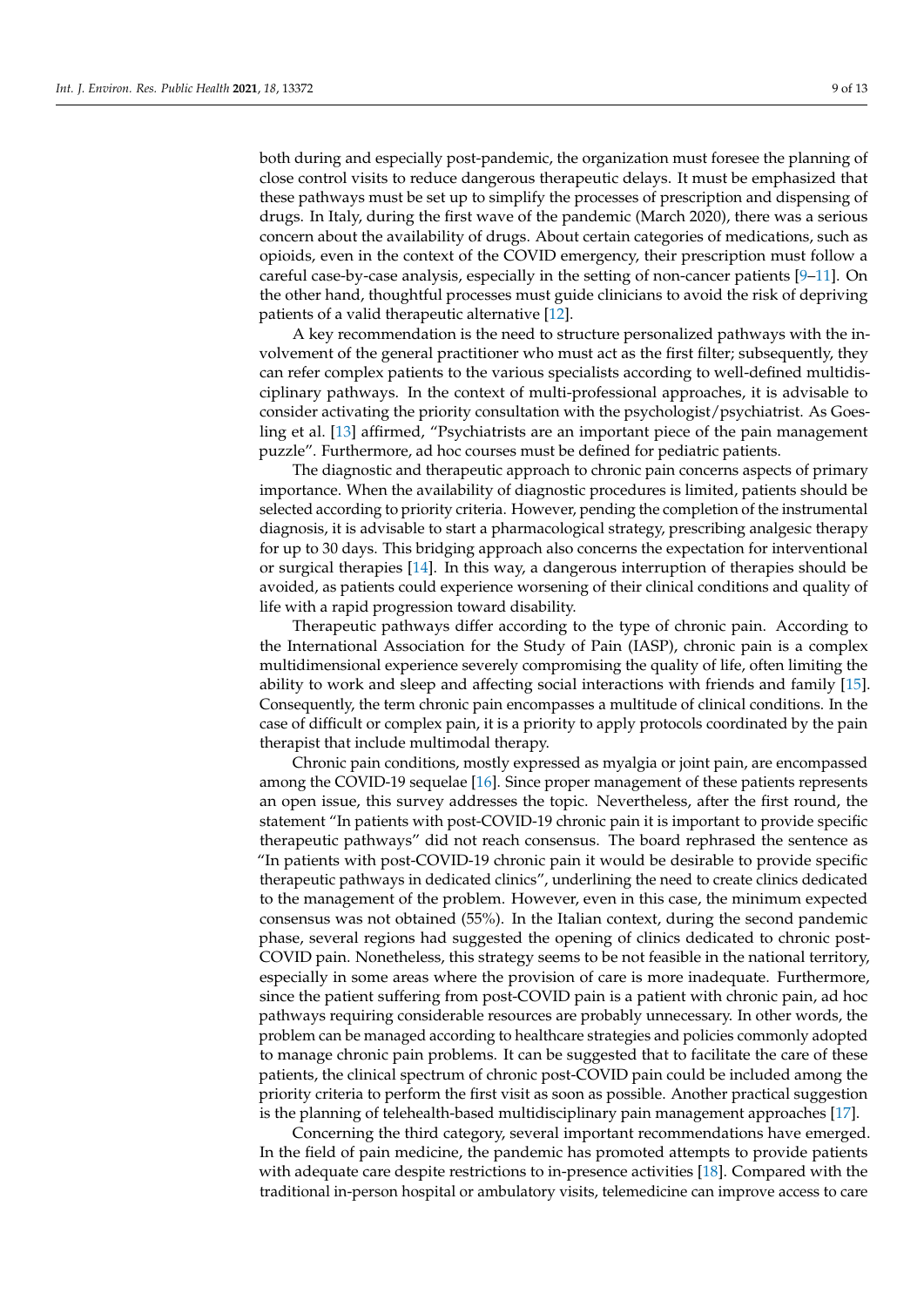and facilitate continuity of care. Remarkably, this approach can help optimize resources and contain high health care costs [\[19\]](#page-12-5). Previous investigations proved that telehealthbased programs are useful for the management of chronic cancer [\[20\]](#page-12-6) and non-cancer pain [\[21\]](#page-12-7). Although attempts to release practice guidelines and recommendations for telemedicine in pain management have recently been proposed [\[18](#page-12-4)[,22\]](#page-12-8), the matter must be properly regulated. Because of the pandemic, telemedicine will probably become increasingly important for the management of patients with chronic pain. This approach could deliver tailored strategies, providing improved access to health services and creating and maintaining a therapeutic alliance in the long term. Nevertheless, several issues must be faced. They include accurate diagnosis and assessment, monitoring, and strategies useful to modify treatment, as well as privacy regulation and data storage. Additionally, to properly use the new technology, it is necessary to invest in training directed to healthcare professionals but also patients and caregivers. In our survey, the ad hoc statement reached 100% consensus in the two highest levels of agreement. Regarding the operating procedures, a large part of the panel stated that the first visit should be made in person and that remote assistance must be governed by precise rules. Consequently, the implementation of new web-based systems for the management of chronic pain requires further evaluation and well-structured pathways.

Although after the first consultation the statement "In situations of reduced availability of hours of analgesic therapy, it is advisable to implement remote care strategies for the management of primary and secondary chronic pain (including cancer pain)" reached the cut-off, it was not confirmed in the second consultation (65%). The percentage difference is minimal, and the statement was probably not well formulated by the board. Additionally, in both rounds, the median was high, indicating a positive opinion rather than a disagreement. However, these data suggest that remote assistance processes need to be structured and regulated. It is necessary, for example, to distinguish between the different problems (e.g., cancer and non-cancer pain, age groups, etc.) and provide that, for some conditions, an initial clinical evaluation should be done in person.

### *Strengths and Limitations*

Our study has several strengths. Our expert panel consisted of experts in different fields of medicine who have experience treating different clinical expressions of chronic pain. The Delphi methodology, and its modifications, provide for the active participation of professionals involved in the analysis process of a clinical pathway that is often difficult and where scientific evidence is lacking. The sharing of "peer" opinions represents, in fact, a recognized method of scientific advancement also based on clinical experience. Furthermore, in the building of the panel, the board included professionals who manage pain even in particular areas, such as those involving fragile patients with neurocognitive disorders, children, and elderly. Moreover, maintaining anonymity throughout the entire process was of fundamental importance for avoiding biases such as individual dominance, group pressure, and opinion conformity (groupthink) observed with face-to-face meetings.

The study was limited by its small sample size. However, there is no gold standard of sample size for Delphi panels. In published studies, the size of panel members may vary from 10 to 1000. In addition, the board has set very strict inclusion criteria. According to Powell, the success of an investigation using the Delphi approach results from the "qualification of the experts" [\[23\]](#page-12-9). Moreover, several Delphi studies have been conducted on less than 15 panelists [\[24\]](#page-12-10). Furthermore, the strict eligibility criteria led to the inclusion of high-profile professionals.

Another limitation is the inclusion of only Italian experts, both in the board and in the panel. Local policies have greatly influenced therapeutic choices during the pandemic. The choice of quarantine measures, vaccines, and surveillance were different between countries. Under these premises, it would have been difficult to standardize consensus on operational strategies that were conditioned by local and well-contextualized choices. Once the pandemic has been overcome, the board suggests structuring a further qualitative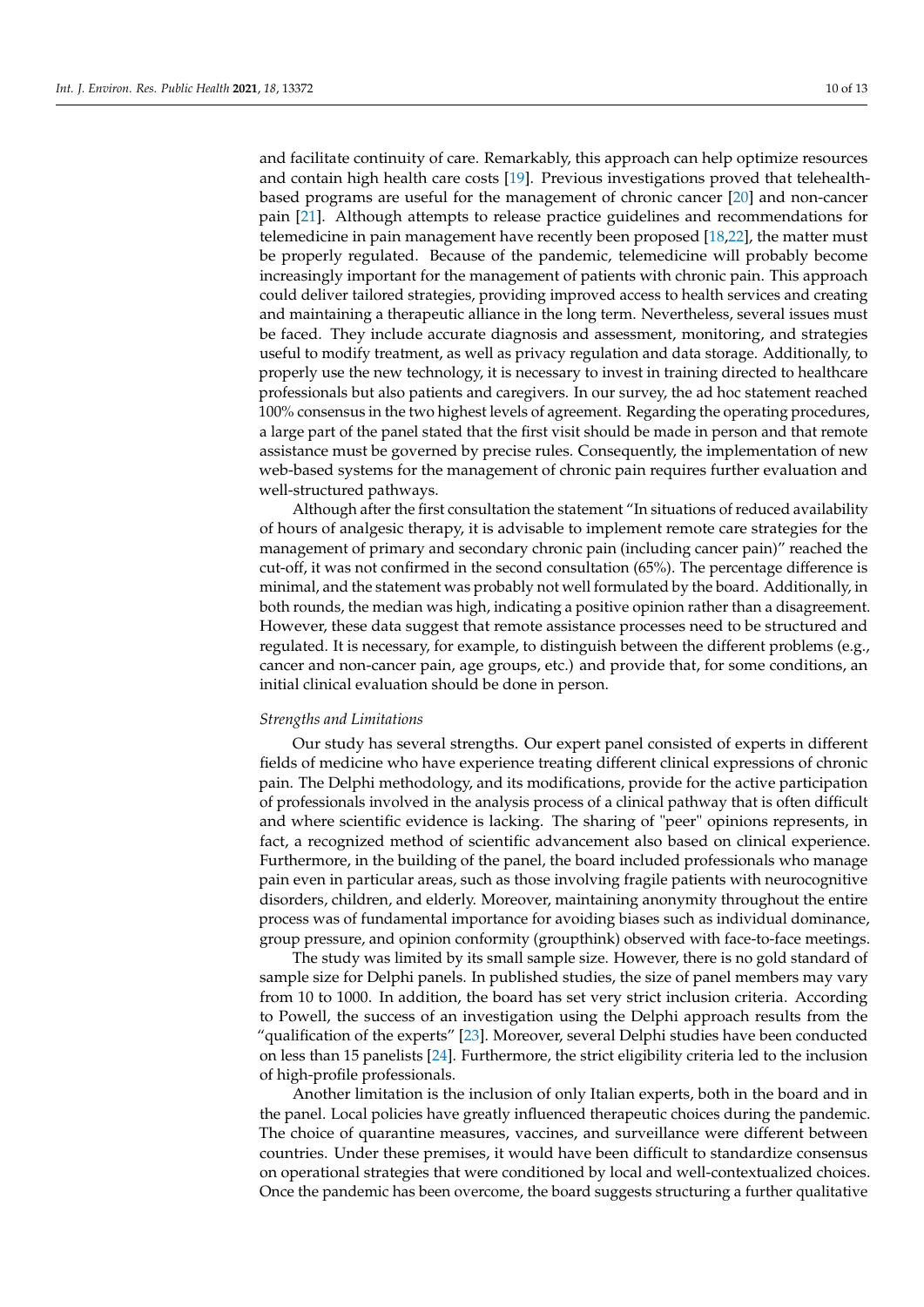investigation process that may involve experts worldwide. This new survey will focus primarily on post-pandemic care needs and the use of new technologies.

Finally, the used threshold ( $\geq$ 70%) and the absence of the stability criterion could represent other limitations of the study. Nevertheless, a conventionally agreed threshold does not exist. It depends upon sample numbers, the aim of the study, and resources [\[25\]](#page-12-11). About stability, in their analysis of systematic reviews of Delphi techniques from different sectors of the health sciences, Niederberger et al. [\[26\]](#page-12-12) found that the stability of the judgments did not play a pivotal role in the Delphi articles.

# **5. Conclusions**

Since chronic pain patients require high-intensity care, it is appropriate to define the most appropriate strategies helpful during the pandemic. Moreover, it is important to start thinking in terms of post-pandemic scenarios. In this Delphi-based study, the panelists achieved a consensus for all but one of the statements. In particular, the survey underlines the need to make important organizational changes. Diagnostic and therapeutic pathways should be implemented, and the application of new technologies for pain management seems to be a fascinating perspective. Further investigations are needed to identify the appropriate management of post-COVID-19 chronic pain. Finally, remote assistance for chronic pain must be properly regulated.

**Author Contributions:** Conceptualization, M.C. and A.C.; methodology, M.C. and F.C.; validation, L.M., A.M. (Alessandro Morabito), G.D.L. and A.O.; formal analysis, G.M.; investigation, A.M. (Alberto Magni); resources, F.M.; data curation, A.C.; writing—original draft preparation, M.C.; writing—review and editing, M.C. and L.M.; visualization, F.M.; supervision, A.C.; project administration, A.M. (Alessandro Morabito); funding acquisition, A.C. All authors have read and agreed to the published version of the manuscript.

**Funding:** This study was conducted thanks to an unrestricted grant from Molteni Farmaceutici Italia S.r.l. However, the sponsor had no role in the study, which involved design, execution of the Delphi process, analysis of study findings, and submission of the paper for publication. The APC was funded by Menthalia S.r.l. Piazzale Tecchio 49, 80125 Napoli, Italy.

**Institutional Review Board Statement:** Ethical review and approval were waived for this study. This Delphi survey did not investigate therapies or pathologies relating to the individual patient. It also did not collect sensitive or personal or clinical data. For all these reasons, according to the Italian current legislation for non-interventional or observational studies (Ministerial Circular N. 6, 2 September 2002), it is necessary to submit a survey for approval by an Ethics Committee only if the following criterion was met. "The study focused on problems or pathologies in the within which medicinal products are prescribed in the usual way in accordance with the conditions set out in the marketing authorization. The inclusion of the patient in a specific therapeutic strategy is not decided in advance by the trial protocol but is part of normal clinical practice and the decision to prescribe the medicine is completely independent from that of including the patient in the study."

**Informed Consent Statement:** All participants agreed to participate in the survey and signed informed consent, which was sent to the external provider and blinded to the board.

**Data Availability Statement:** The data presented in this study are available on request from the corresponding author.

**Acknowledgments:** The Editorial Assistance was provided by Menthalia S.r.l., Naples, Italy. The authors thank Sara Savastano (Menthalia S.r.l.) for the important support offered during the whole Delphi process. We would like to acknowledge Maura C. Tracey for language revision. **Delphi PANEL:** Francesco Amato—Department of Oncology, Division of Pain and Palliative Care Medicine, A.O. Cosenza, Italy. Franca Benini—Pediatric Pain and Palliative Care Service, Department of Women's and Children's Health, University Hospital, Padova, Italy. Massimiliano Berretta—Department of Medical and Experimental Medicine University of Messina, Italy. Cesare Bonezzi—Department of Pain Medicine, IRCCS Fondazione Maugeri, Pavia, Italy. Anna Maria Cerbone—Department of Internal Medicine, AOU Federico II, Napoli, Italy. Oscar Corli—Pain and Palliative Care Research Laboratory of Methodology for Clinical Research, Department of Oncology Istituto di Ricerche Far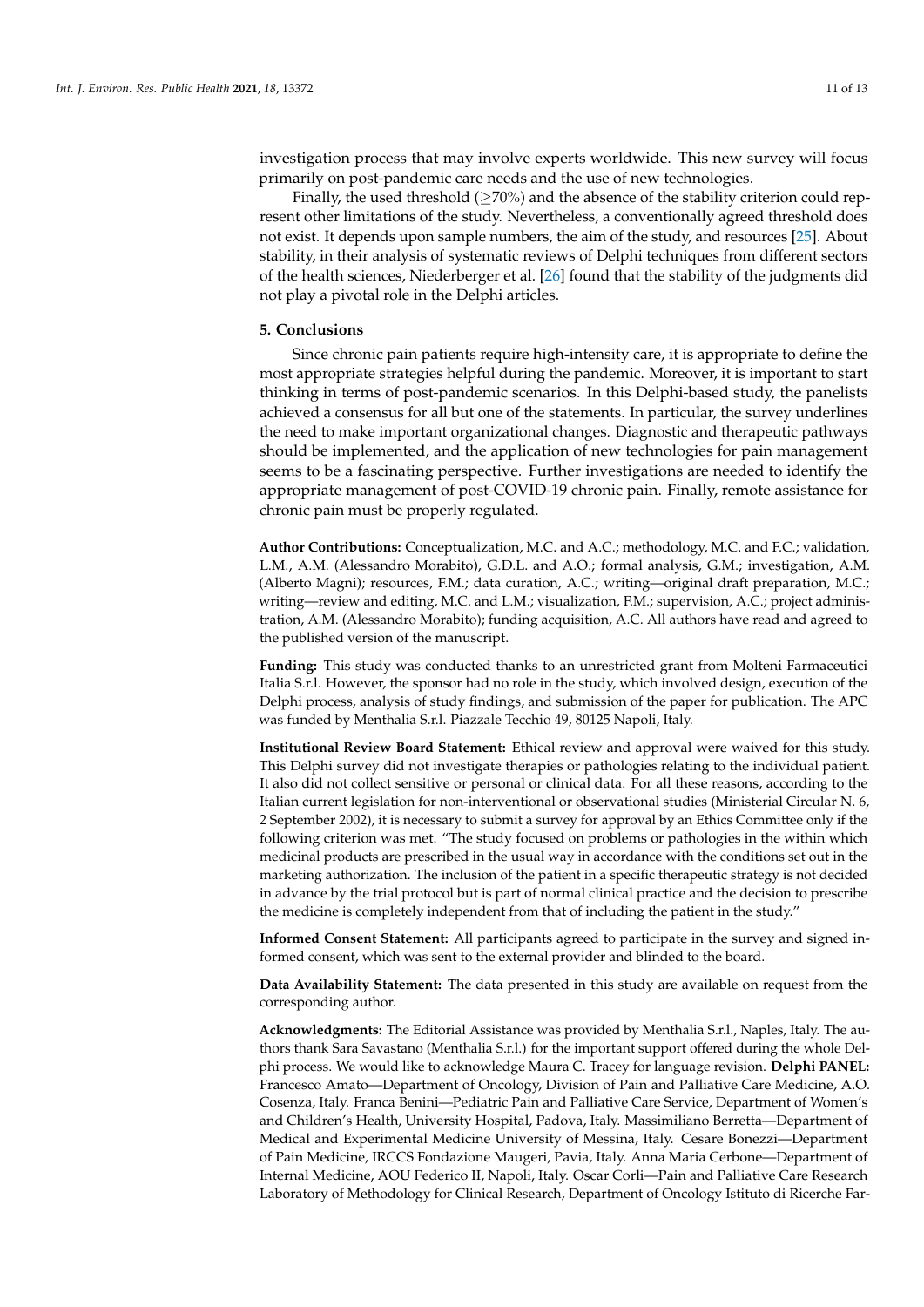macologiche Mario Negri IRCCS, Milano, Italy. Cristina De Stefanis—Fondazione Opera San Camillo, Torino, Italy. Gennaro Esposito—Division of Anesthesia and Pain Medicine Istituto Nazionale dei Tumori, IRCCS Fondazione G. Pascale, Napoli, Italy. Cira Antonietta Forte—Division of Anesthesia and Pain Medicine Istituto Nazionale dei Tumori, IRCCS Fondazione G. Pascale, Napoli, Italy. Walter Gianni—Division of Internal Medicine and Geriatrics, Sapienza University of Rome, Policlinico Umberto I Roma, Italy. Fabio Lugoboni—Addiction Unit, Verona University Hospital, Verona, Italia. Luigi Murena, Orthopaedic Clinic, ASUGI, University of Trieste, Trieste, Italy. Maria Rosaria Muzio— National Pediatric Health Care System, ASL Napoli 3, Napoli, Italy. Silvia Natoli—Department of Clinical Science and Translational Medicine, Tor Vergata University, Roma Italy. Maria Caterina Pace—Department of Women, Child and General and Specialized Surgery, University of Campania Luigi Vanvitelli, Napoli, Italy. Laura Papetti—Department of Neuro Sciences, Ospedale Pediatrico Bambino Gesù, IRCCS, Roma, Italy. Gionata Pessa—National Health Care System, Pasiano (PN), Italy. Antonio Pisani—Department of Brain and Behavioral Sciences University of Pavia, Italy; IRCCS Mondino Foundation, Pavia, Italy. Carlo Ruosi—Orthopaedic and Rehabilitation Section, Public Health Department, Federico II University, Napoli, Italy. Gennaro Savoia—Department of Anesthesia AORN A. Cardarelli, Napoli, Italy. Vittorio Schweiger—Department of Surgical Science, Division of Anesthesiology, Intensive Care and Pain Therapy University of Verona Policlinico GB Rossi, Verona, Italy. Simon Spazzapan—Department of Medical Oncology, Unit of Medical Oncology and Cancer Prevention, Centro di Riferimento Oncologico di Aviano (CRO), IRCCS, Aviano (Pd), Italy. Stefano Tamburin—Department of Neurosciences, Biomedicine & Movement Science, Hospital G.B. Rossi, University of Verona, Italy. Alessandro Vittori—Department of Anesthesia and Critical Care, ARCO Roma, Ospedale Pediatrico Bambino Gesù, IRCCS, Roma, Italy.

**Conflicts of Interest:** The authors have no conflicts of interest to declare.

# **References**

- <span id="page-11-0"></span>1. Sauver, J.S.; Warner, D.O.; Yawn, B.P.; Jacobson, D.J.; McGree, M.E.; Pankratz, J.J.; Melton, L.J.; Roger, V.L.; Ebbert, J.O.; Rocca, W.A. Why Patients Visit Their Doctors: Assessing the Most Prevalent Conditions in a Defined American Population. *Mayo Clin. Proc.* **2013**, *88*, 56–67. [\[CrossRef\]](http://doi.org/10.1016/j.mayocp.2012.08.020) [\[PubMed\]](http://www.ncbi.nlm.nih.gov/pubmed/23274019)
- <span id="page-11-1"></span>2. Breivik, H.; Collett, B.; Ventafridda, V.; Cohen, R.; Gallacher, D. Survey of chronic pain in Europe: Prevalence, impact on daily life, and treatment. *Eur. J. Pain* **2006**, *10*, 287–333. [\[CrossRef\]](http://doi.org/10.1016/j.ejpain.2005.06.009) [\[PubMed\]](http://www.ncbi.nlm.nih.gov/pubmed/16095934)
- <span id="page-11-2"></span>3. van den Beuken-van Everdingen, M.H.J.; Hochstenbach, L.M.J.; Joosten, E.A.J.; Tjan-Heijnen, V.C.G.; Janssen, D.J.A. Update on Prevalence of Pain in Patients With Cancer: Systematic Review and Meta-Analysis. *J. Pain Symptom Manag.* **2016**, *51*, 1070–1090.e9. [\[CrossRef\]](http://doi.org/10.1016/j.jpainsymman.2015.12.340) [\[PubMed\]](http://www.ncbi.nlm.nih.gov/pubmed/27112310)
- <span id="page-11-3"></span>4. Bartsch, S.M.; Ferguson, M.C.; McKinnell, J.A.; O'Shea, K.J.; Wedlock, P.; Siegmund, S.S.; Lee, B.Y. The Potential Health Care Costs And Resource Use Associated With COVID-19 In The United States. *Health Aff.* **2020**, *39*, 927–935. [\[CrossRef\]](http://doi.org/10.1377/hlthaff.2020.00426)
- <span id="page-11-4"></span>5. Clauw, D.J.; Häuser, W.; Cohen, S.P.; Fitzcharles, M.-A. Considering the potential for an increase in chronic pain after the COVID-19 pandemic. *Pain* **2020**, *161*, 1694–1697. [\[CrossRef\]](http://doi.org/10.1097/j.pain.0000000000001950) [\[PubMed\]](http://www.ncbi.nlm.nih.gov/pubmed/32701829)
- <span id="page-11-5"></span>6. Shanthanna, H.; Strand, N.H.; Provenzano, D.A.; Lobo, C.A.; Eldabe, S.; Bhatia, A.; Wegener, J.; Curtis, K.; Cohen, S.P.; Narouze, S. Caring for patients with pain during the COVID-19 pandemic: Consensus recommendations from an international expert panel. *Anaesthesia* **2020**, *75*, 935–944. [\[CrossRef\]](http://doi.org/10.1111/anae.15076) [\[PubMed\]](http://www.ncbi.nlm.nih.gov/pubmed/32259288)
- <span id="page-11-6"></span>7. Nasa, P.; Jain, R.; Juneja, D. Delphi methodology in healthcare research: How to decide its appropriateness. *World J. Methodol.* **2021**, *11*, 116–129. [\[CrossRef\]](http://doi.org/10.5662/wjm.v11.i4.116) [\[PubMed\]](http://www.ncbi.nlm.nih.gov/pubmed/34322364)
- <span id="page-11-7"></span>8. Diamond, I.R.; Grant, R.C.; Feldman, B.M.; Pencharz, P.B.; Ling, S.C.; Moore, A.M.; Wales, P.W. Defining consensus: A systematic review recommends methodologic criteria for reporting of Delphi studies. *J. Clin. Epidemiol.* **2014**, *67*, 401–409. [\[CrossRef\]](http://doi.org/10.1016/j.jclinepi.2013.12.002) [\[PubMed\]](http://www.ncbi.nlm.nih.gov/pubmed/24581294)
- <span id="page-11-8"></span>9. Miceli, L.; Bednarova, R.; Rizzardo, A. Opioids prescriptions in pain therapy and risk of addiction: A one-year survey in Italy. Analysis of national opioids database. *Ann. Ist. Super Sanita.* **2018**, *54*, 370–374. [\[CrossRef\]](http://doi.org/10.4415/ANN_18_04_15)
- 10. Volkow, N.D.; Blanco, C. The changing opioid crisis: Development, challenges and opportunities. *Mol. Psychiatry* **2021**, *26*, 218–233. [\[CrossRef\]](http://doi.org/10.1038/s41380-020-0661-4)
- <span id="page-11-9"></span>11. Vittori, A.; Petrucci, E.; Cascella, M.; Innamorato, M.; Cuomo, A.; Giarratano, A.; Petrini, F.; Marinangeli, F. Pursuing the Recovery of Severe Chronic Musculoskeletal Pain in Italy: Clinical and Organizational Perspectives from a SIAARTI Survey. *J. Pain Res.* **2021**, *14*, 3401–3410. [\[CrossRef\]](http://doi.org/10.2147/JPR.S328434) [\[PubMed\]](http://www.ncbi.nlm.nih.gov/pubmed/34744457)
- <span id="page-11-10"></span>12. Dassieu, L.; Kaboré, J.-L.; Choinière, M.; Arruda, N.; Roy, É. Chronic pain management among people who use drugs: A health policy challenge in the context of the opioid crisis. *Int. J. Drug Policy* **2019**, *71*, 150–156. [\[CrossRef\]](http://doi.org/10.1016/j.drugpo.2019.03.023) [\[PubMed\]](http://www.ncbi.nlm.nih.gov/pubmed/30975594)
- <span id="page-11-11"></span>13. Goesling, J.; Lin, L.A.; Clauw, D.J. Psychiatry and Pain Management: At the Intersection of Chronic Pain and Mental Health. *Curr. Psychiatry Rep.* **2018**, *20*, 12. [\[CrossRef\]](http://doi.org/10.1007/s11920-018-0872-4) [\[PubMed\]](http://www.ncbi.nlm.nih.gov/pubmed/29504088)